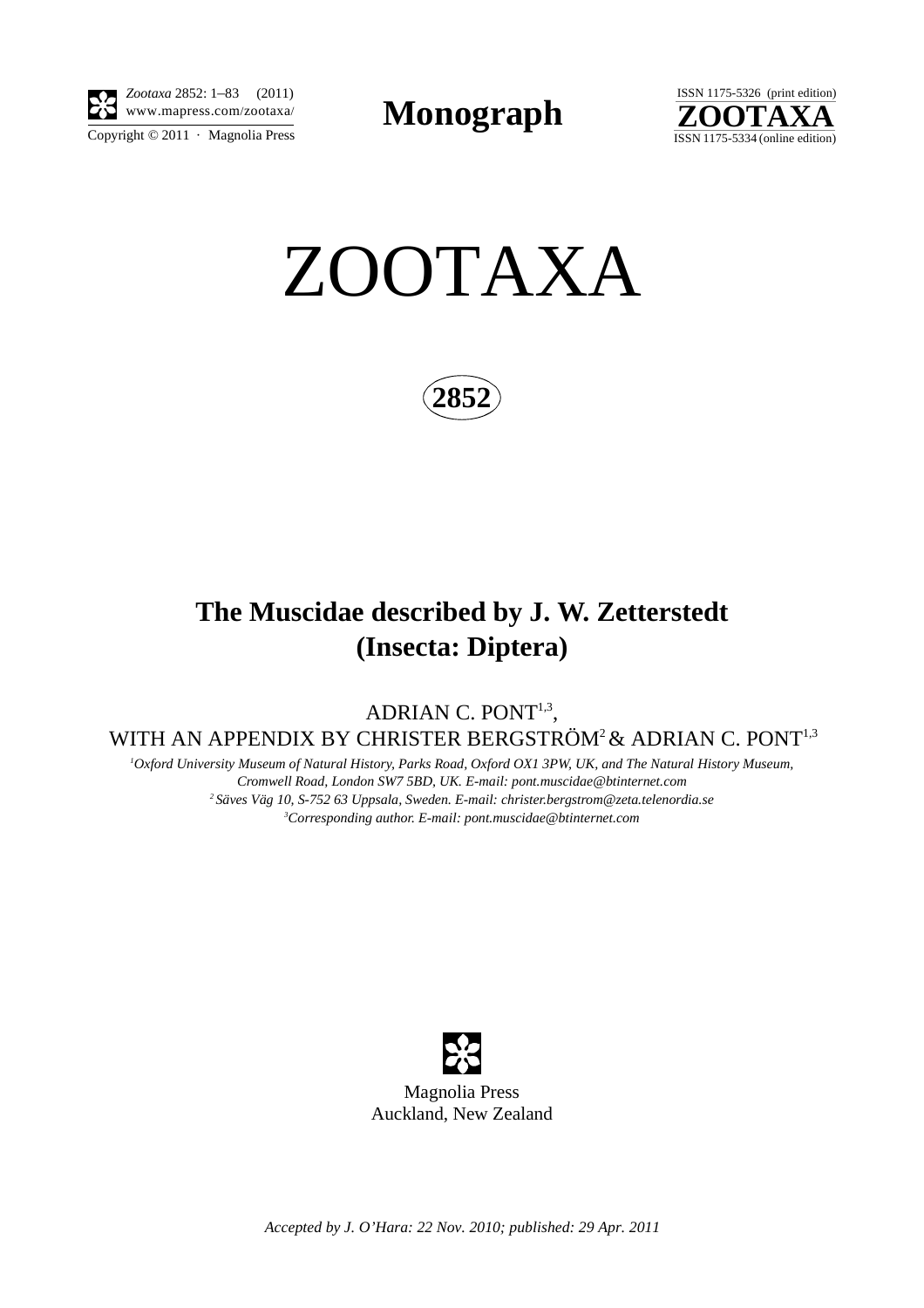ADRIAN C. PONT, WITH AN APPENDIX BY CHRISTER BERGSTRÖM& ADRIAN C. PONT **The Muscidae described by J. W. Zetterstedt (Insecta: Diptera)** (*Zootaxa* 2852) 83 pp.; 30 cm.

29 April 2011 ISBN 978-1-86977-693-0 (paperback)

ISBN 978-1-86977-694-7 (Online edition)

FIRST PUBLISHED IN 2011 BY Magnolia Press P.O. Box 41-383 Auckland 1346 New Zealand e-mail: zootaxa@mapress.com http://www.mapress.com/zootaxa/

© 2011 Magnolia Press

All rights reserved.

No part of this publication may be reproduced, stored, transmitted or disseminated, in any form, or by any means, without prior written permission from the publisher, to whom all requests to reproduce copyright material should be directed in writing.

This authorization does not extend to any other kind of copying, by any means, in any form, and for any purpose other than private research use.

ISSN 1175-5326 (Print edition) ISSN 1175-5334 (Online edition)